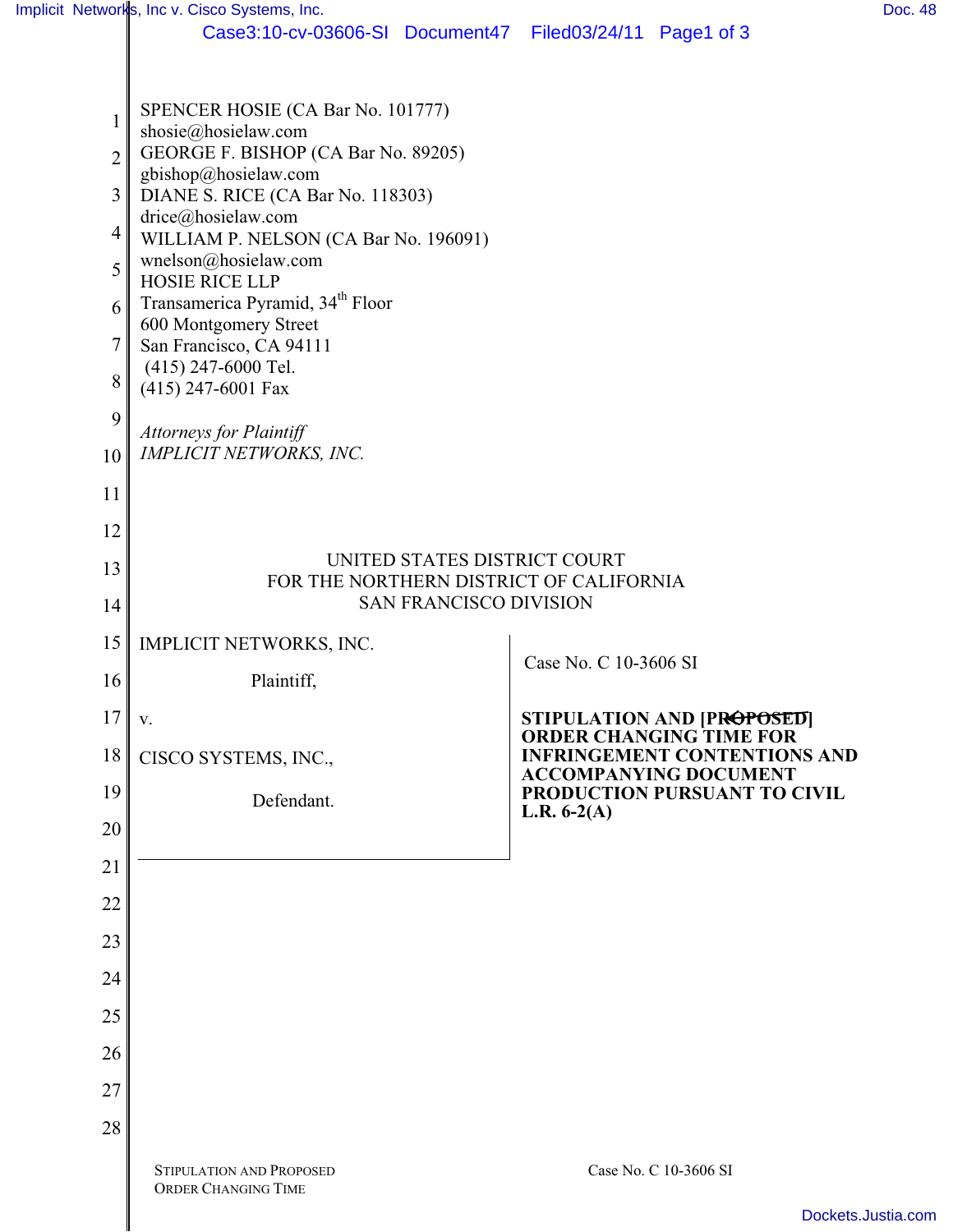## Case3:10-cv-03606-SI Document47 Filed03/24/11 Page2 of 3

| 1              | By this stipulation, plaintiff Implicit Networks, Inc., ("Plaintiff") and defendant Cisco  |  |  |
|----------------|--------------------------------------------------------------------------------------------|--|--|
| $\overline{c}$ | Systems, Inc. hereby stipulate and request an order changing time to postpone the due date |  |  |
| 3              | for Plaintiff's infringement contentions and accompanying document production until March  |  |  |
| 4              | 28, 2011, from March 25, 2011. This extension of time will provide Plaintiff the time      |  |  |
| 5              | necessary to prepare its infringement contentions pursuant to Patent L.R. 3-1 and 3-2. See |  |  |
| 6              | Declaration of William P. Nelson In Support Of Order Changing Time Pursuant to Civil L.R.  |  |  |
| 7              | 6-2(a) filed herewith. No other due dates set forth in the Court's March 3 Stipulated      |  |  |
| 8              | Scheduling Order (Dkt. No. 46) are to be changed by this stipulation.                      |  |  |
| 9              | Dated: March 24, 2011<br><b>HOSIE RICE LLP</b>                                             |  |  |
| 10             |                                                                                            |  |  |
| 11             | By: /s/ William P. Nelson<br>William P. Nelson                                             |  |  |
| 12             | <b>Attorney for Plaintiff</b><br>IMPLICIT NETWORKS, INC.                                   |  |  |
| 13             |                                                                                            |  |  |
| 14             | <b>QUINN EMMANUEL LLP</b>                                                                  |  |  |
| 15             | By: /s/ Victoria Maroulis                                                                  |  |  |
| 16             | Victoria Maroulis<br><b>Attorney for Defendant</b>                                         |  |  |
| 17             | CISCO SYSTEMS, INC.                                                                        |  |  |
| 18             |                                                                                            |  |  |
| 19             | I hereby attest pursuant to General Order 45.X.B. that concurrence in the electronic       |  |  |
| 20             | filing of this document has been obtained from the other signatories.                      |  |  |
|                |                                                                                            |  |  |
| 21             | DATED: March 24, 2011                                                                      |  |  |
| 22             | /s/ William P. Nelson<br>William P. Nelson                                                 |  |  |
| 23             |                                                                                            |  |  |
| 24             |                                                                                            |  |  |
| 25             |                                                                                            |  |  |
| 26             |                                                                                            |  |  |
| 27             |                                                                                            |  |  |